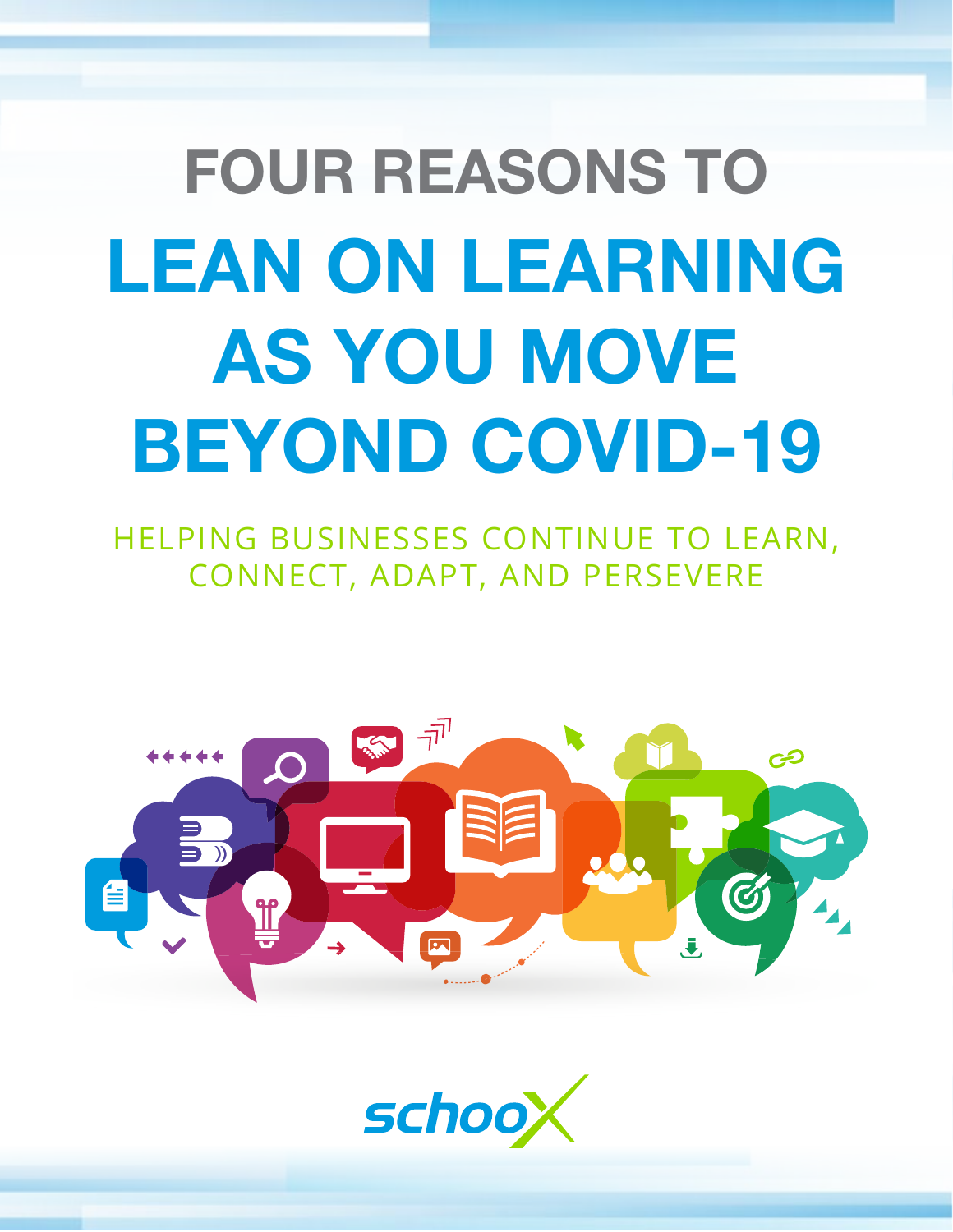## table of **CONTENTS**

| 4  Lean on Learning to Improve Communication and Collaboration          |  |
|-------------------------------------------------------------------------|--|
| 6 Lean on Learning to Keep Your Workforce Engaged                       |  |
| 8  Lean on Learning to Demonstrate Support for Your Employees' Wellness |  |
| 10  Lean on Learning to Protect Business Data                           |  |
|                                                                         |  |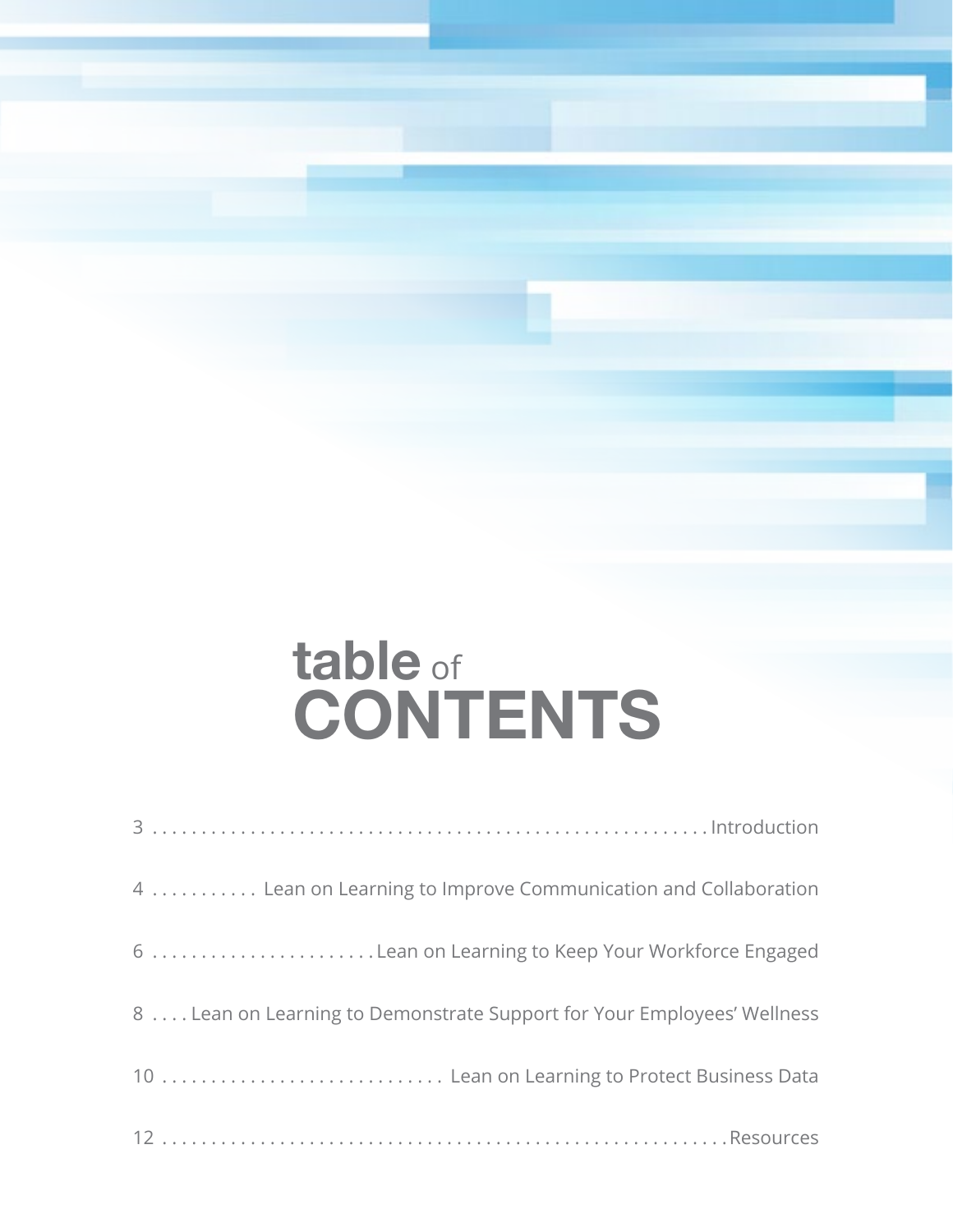#### INTRODUCTION **A confident, competent workforce is more important than ever.**

**Uncertain times call for unconventional action. As you navigate this unprecedented moment, Schoox is committed to helping you operate as efficiently and effectively as possible to ensure that your company can continue to learn, connect, adapt, and persevere through these difficult times.** 

**This e-book includes four key reasons why online learning and development tools are critical to the success of your business both for the immediate crisis and beyond.**

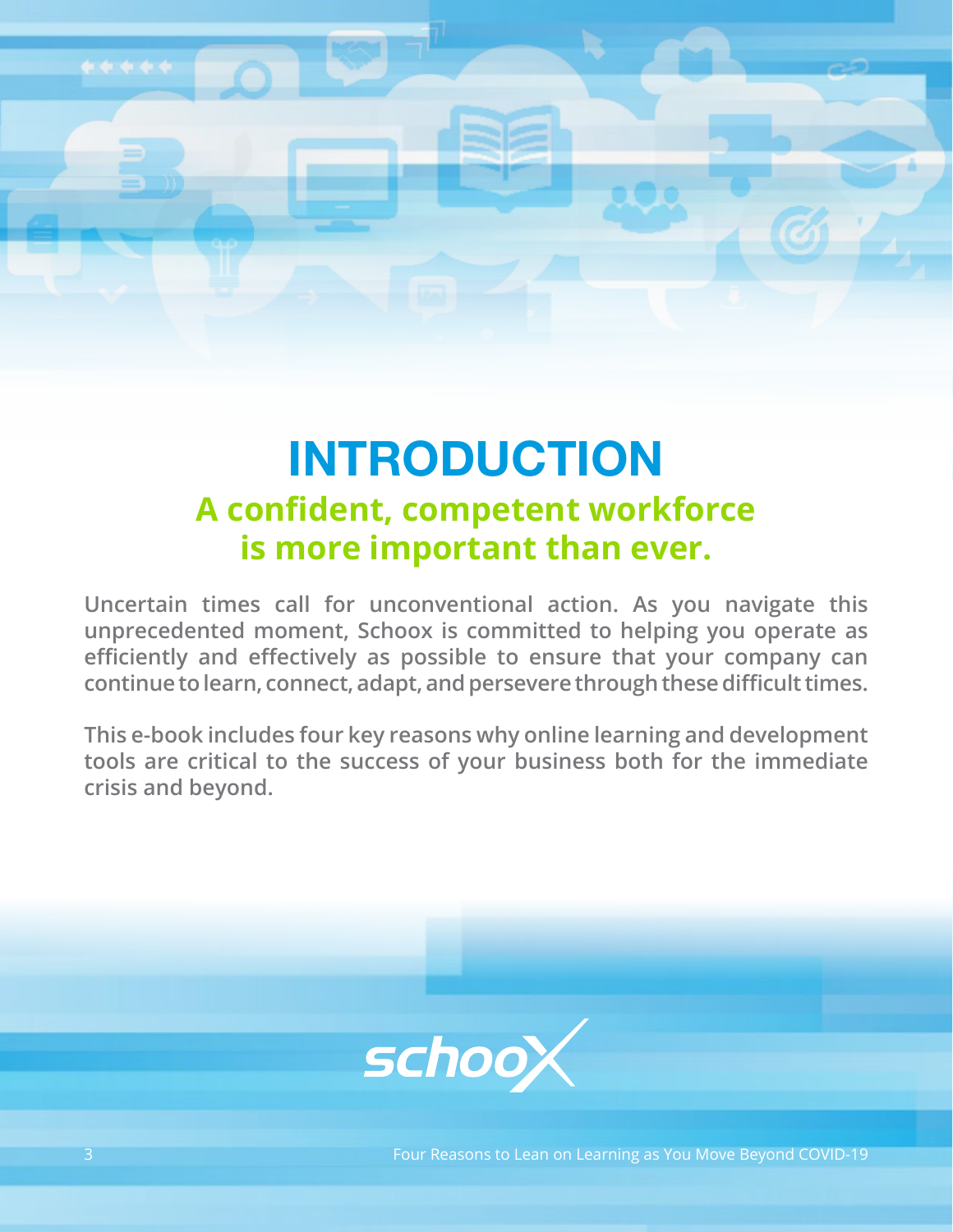LEAN ON LEARNING To Improve **Communication** and Collaboration

1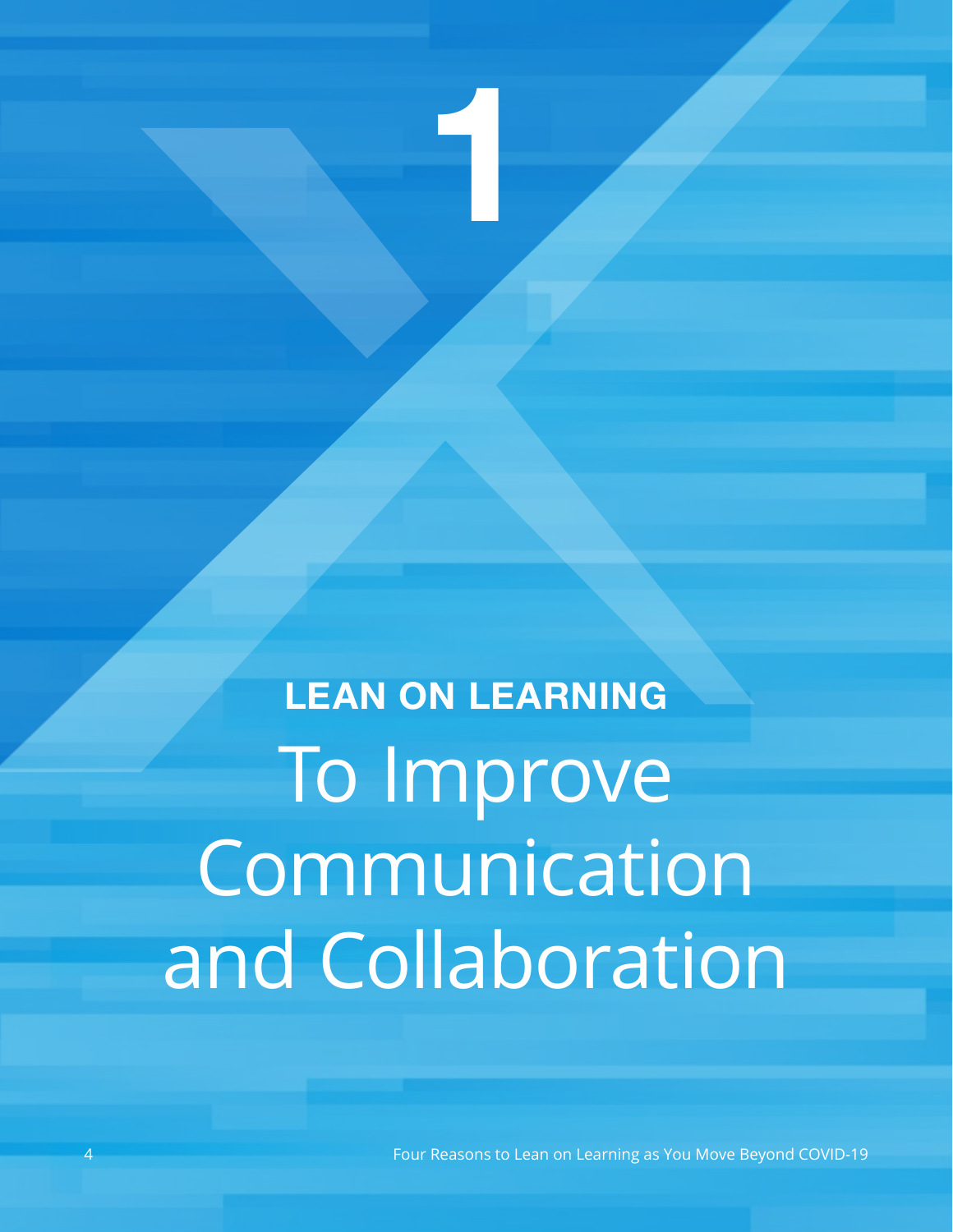

#### COMMUNICATE & COLLABORATE **Find a way for your entire workforce to communicate instantly, at any level.**

Amid COVID-19, the importance of being able to easily communicate and collaborate with your workforce cannot be overstated. Whether your employees are remote or deemed "essential" and working onsite, being able to connect and communicate with them is critical.

It is important to use a learning management system (LMS) that enables you to communicate across your entire company, no matter the size or complexity, at any level. There are key features in an LMS that help improve communication and collaboration:

- Broadcast feeds encourage companywide collaboration and give employees access to targeted training, updates, and polls.
- Direct messaging enables managers and team members to communicate directly with one another in the system.
- Announcements let you directly target a communication to a single person, multiple people, entire business units, or the entire company.
- Group collaboration tools allow managers to collaborate with other managers, regions, and areas to communicate more broadly and hear directly from leaders on a regular basis.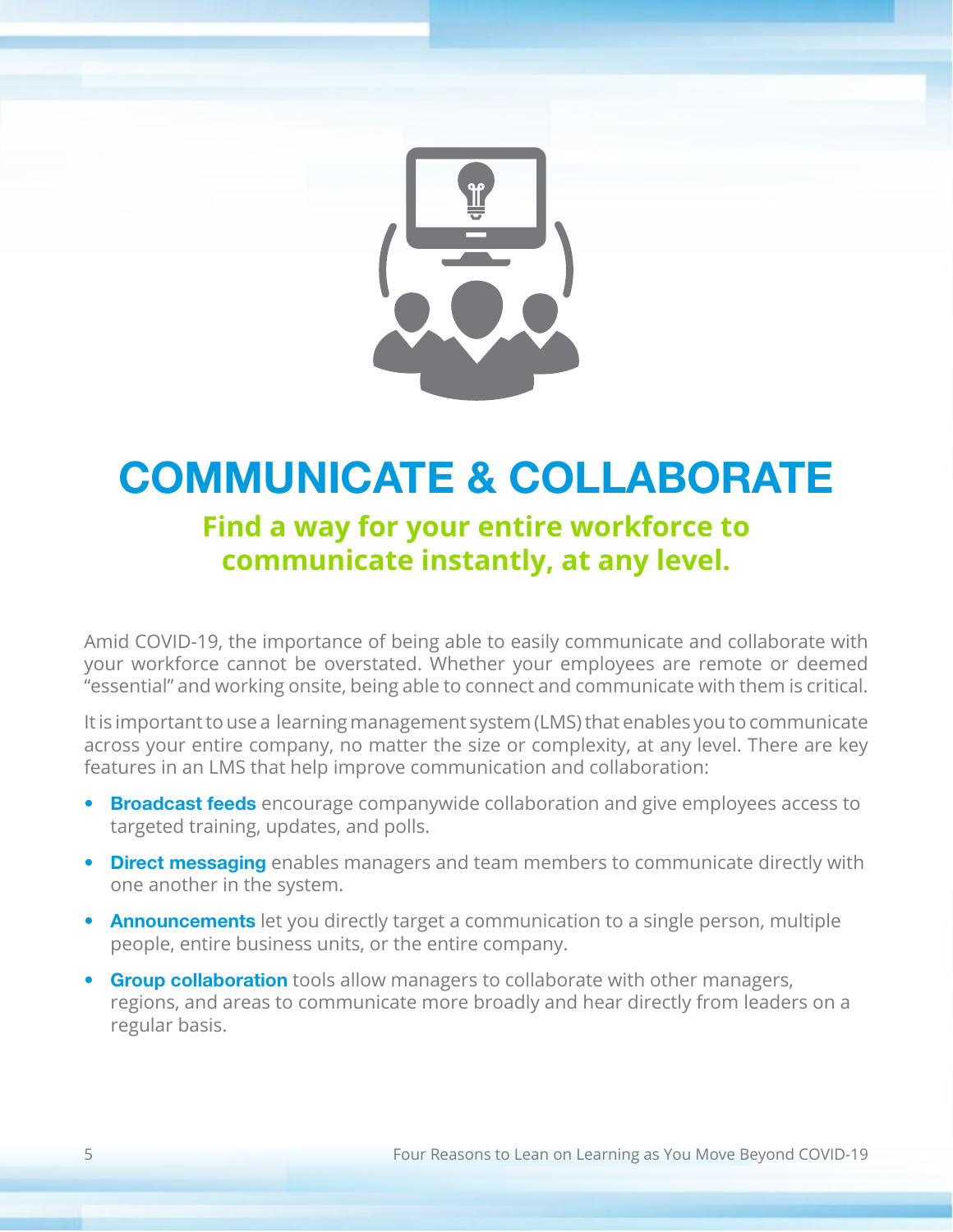

# LEAN ON LEARNING To Keep Your Workforce Engaged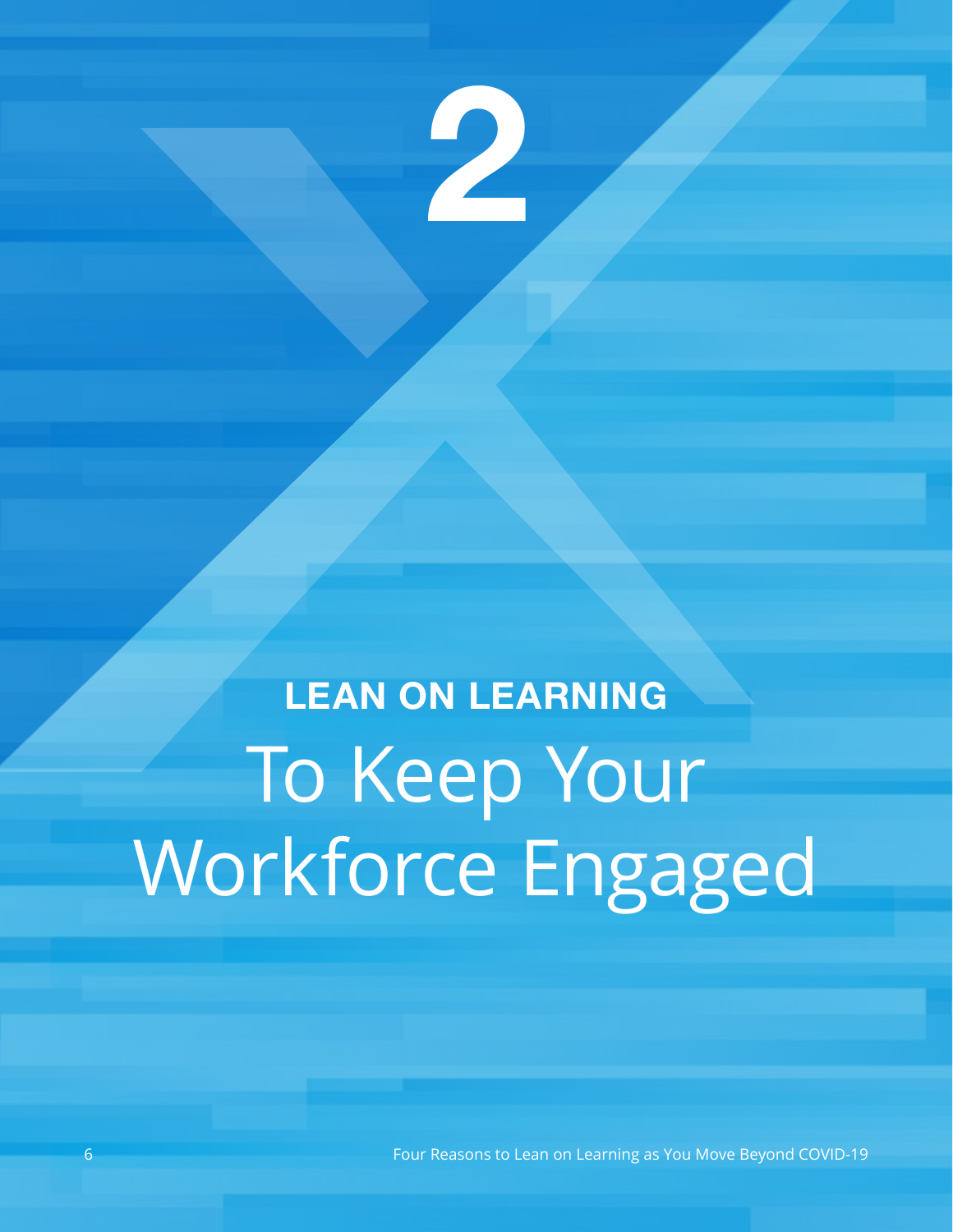

## MOTIVATE & ENGAGE

#### **Boost morale and encourage friendly competition with gaming elements that are tied to performance.**

Mobilizing your workforce to be productive and in high spirits following the reopening of your business can be challenging. Finding a way to both communicate with and develop your team while keeping them engaged during this time will be key.

Online learning platforms include features that are focused specifically on building engagement and boosting morale to make the virtual world feel more connected. For example:

- Polling promotes the employees' voice in an online environment, which boosts engagement, builds community, and encourages ownership of learning, and the data gathered from polls promotes continuous improvement.
- Badges drive engagement and motivation by enabling automated recognition in a more social way, including peer-to-peer and manager-to-subordinate recognition.
- Virtual Training boosts participation and lets you interact with staff to make online training experiences more memorable. Employees can also share insights or ask questions in real time.
- Leaderboards increase engagement and encourage friendly competition so employees can gauge their progress against others in their workplace or region.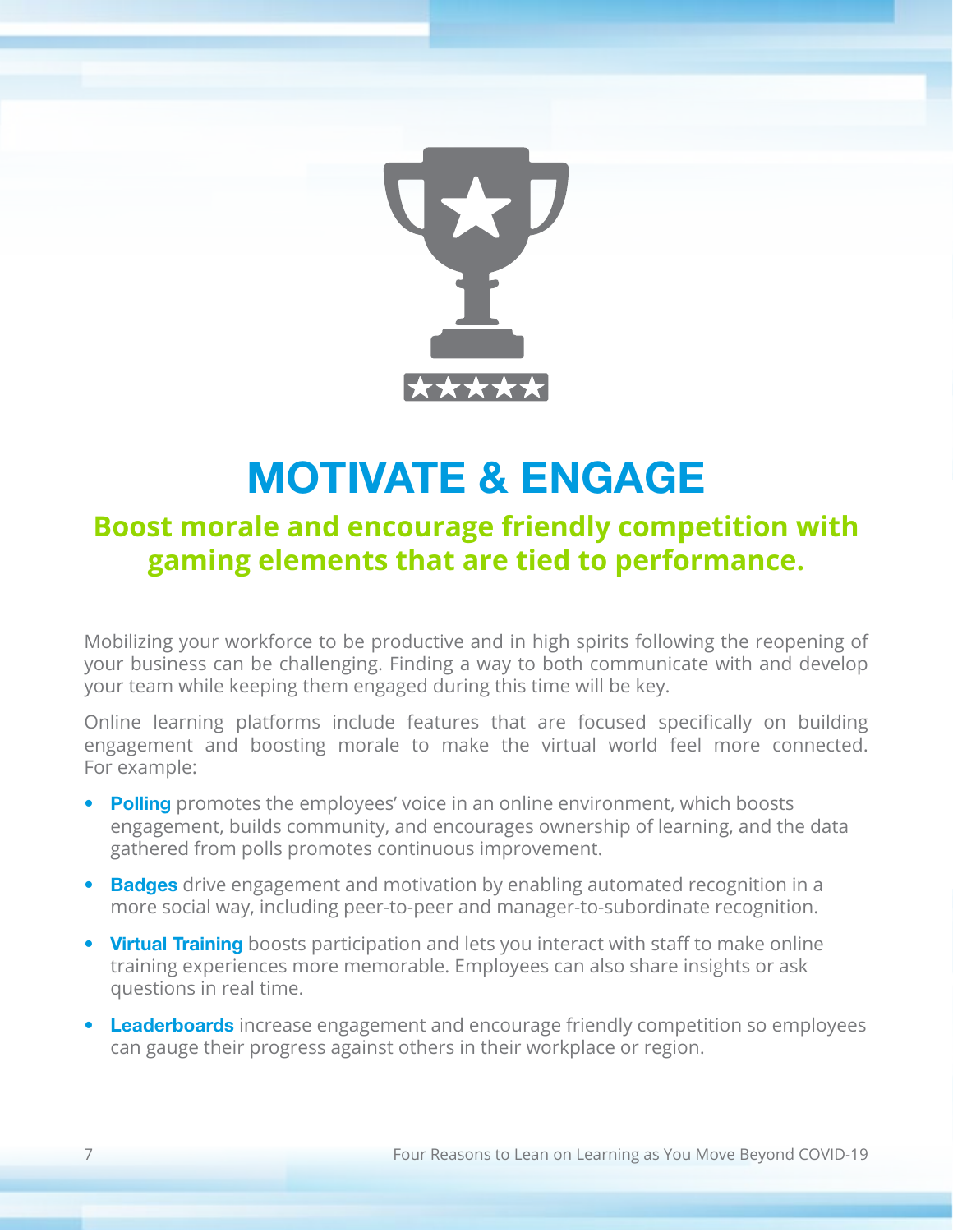

LEAN ON LEARNING To Demonstrate Support for Your Employees' Wellness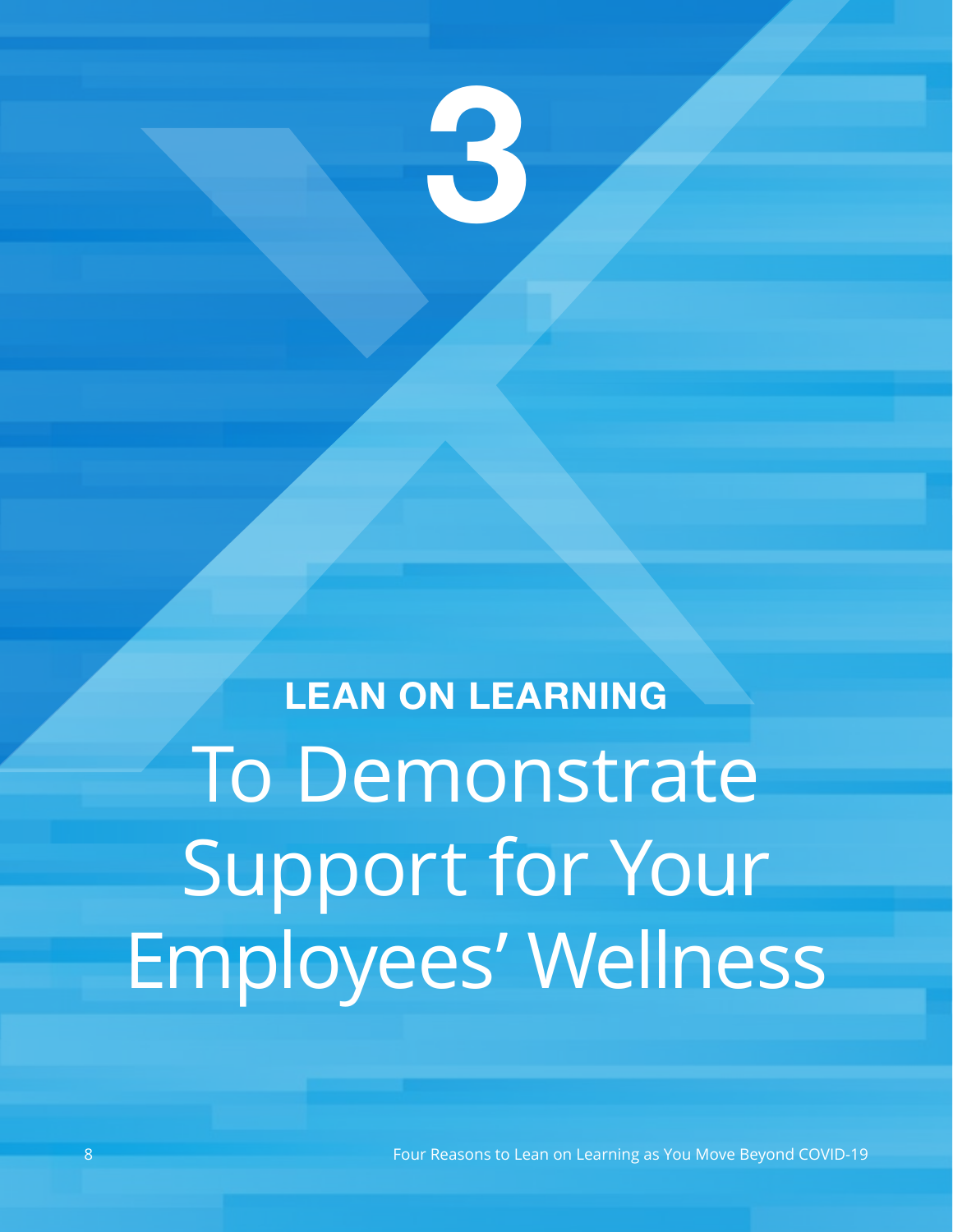

### SUPPORT & EMPATHIZE

#### **Demonstrating empathy during times of crisis can pay off in improved engagement and retention.**

Whether your company is in the restaurant, grocery, construction, real estate, or any other industry, the coronavirus pandemic can take a toll on the mental health and wellbeing of your workforce.

It is important to make efforts to support your employees' wellness during this time. A great way to demonstrate that is through learning. Offer courses that can help them navigate the challenges they face amid the crisis. Topics can include:

- Navigating change. Many employees are feeling a loss of the 'normal' and uncertainty about the 'new normal.' Equipping them with effective coping skills can be huge—for managers and staff alike.
- Managing workplace stress. Disruption to employees' lives and workflow can increase stress at work. Providing learning content on the topic can help mitigate or lower stress.
- Persevering during setbacks. There are still emotions of fear and concern about the pandemic. It is important for employees to focus on goals while maintaining a positive outlook.
- Balancing work and life. The freedom of working from home amid COVID-19 has enabled many people to design their lives in a way that works for them. This could translate into a major cultural change for companies and preparation will be key.

**Employers that recognize the value of empathy in connection to mental health can significantly impact the well-being of their workforce while enjoying increased engagement and productivity.**

**Source: [2019 State of Workplace](https://info.businessolver.com/need-more-engaged-productive-employees)  [Empathy Study](https://info.businessolver.com/need-more-engaged-productive-employees)**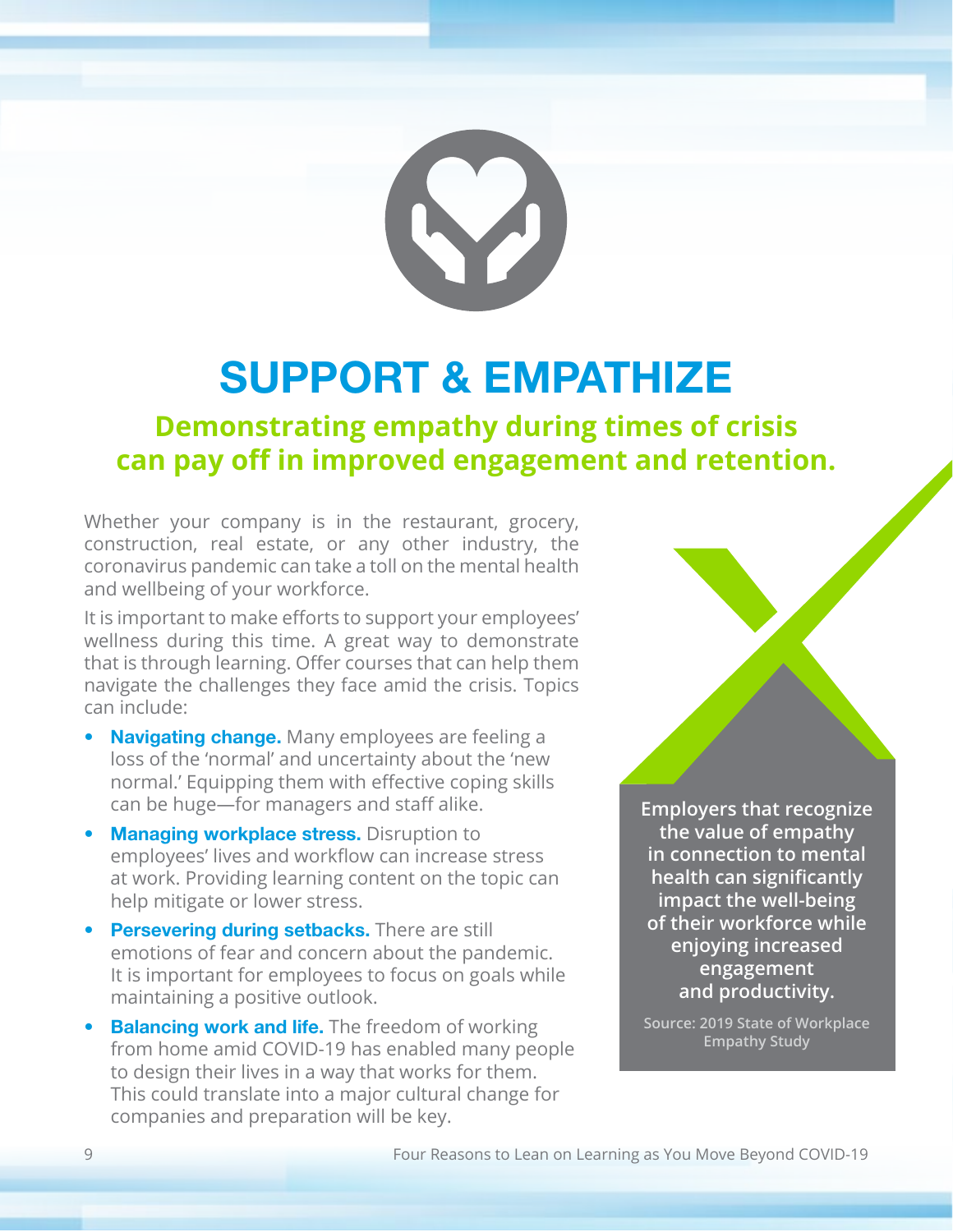

LEAN ON LEARNING To Protect Your Business Data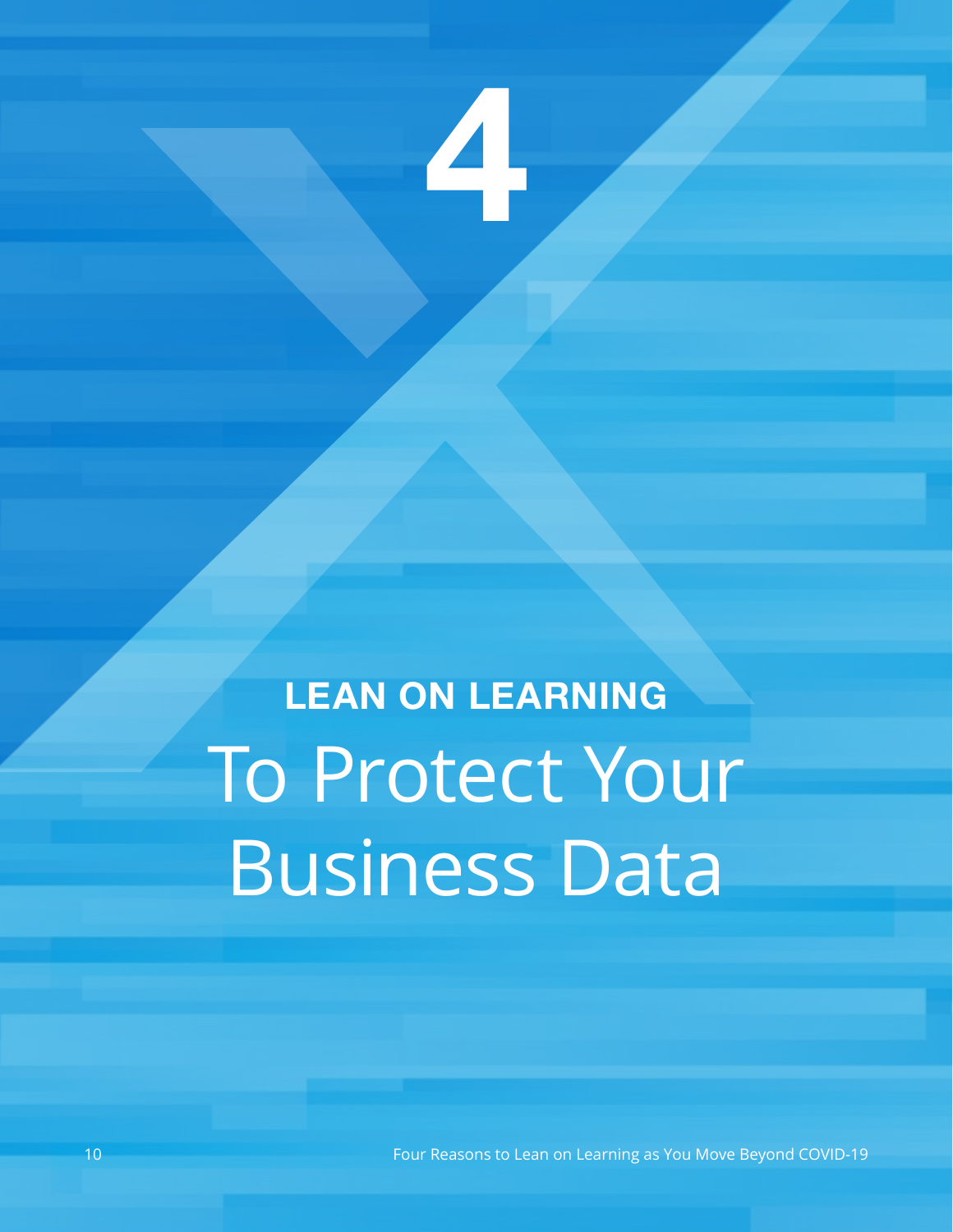

## SAFEGUARD YOUR DATA

#### **Whether your employees are onsite or remote, protecting your company from cyberattacks is a priority right now.**

With remote work having increased due to the crisis, cyberattacks are at an all-time high. Because employees may be using unprotected devices as they work from home, the potential for risk exposure to cybercrime is heightened.

The fastest way to align your workforce on the risks of cyberattacks and how to avoid them is through consistent online training delivered companywide through an LMS. Online learning can keep staff current on cybersecurity best practices so they can:

- Create strong passwords. Large breaches are often from attackers using stolen credentials to access confidential business data. Adhering to password security best practices is a key defense against cybercrime.
- Recognize phishing red flags. Because attackers thrive on fear, scams are increasing amid the crisis. Knowing how to [recognize the signs of a scam](https://fraudsupport.org/wp-content/uploads/2020/04/FraudSupport.org-COVID-19-Scams.pdf) is critical.
- Understand web safety requirements. Developing and communicating consistent safety measures across your workforce is paramount to protect your sensitive data.
- Implement security updates. With the increase in remote work, it is important to deliver clear instruction to front-line workers and leadership on properly installing security updates.